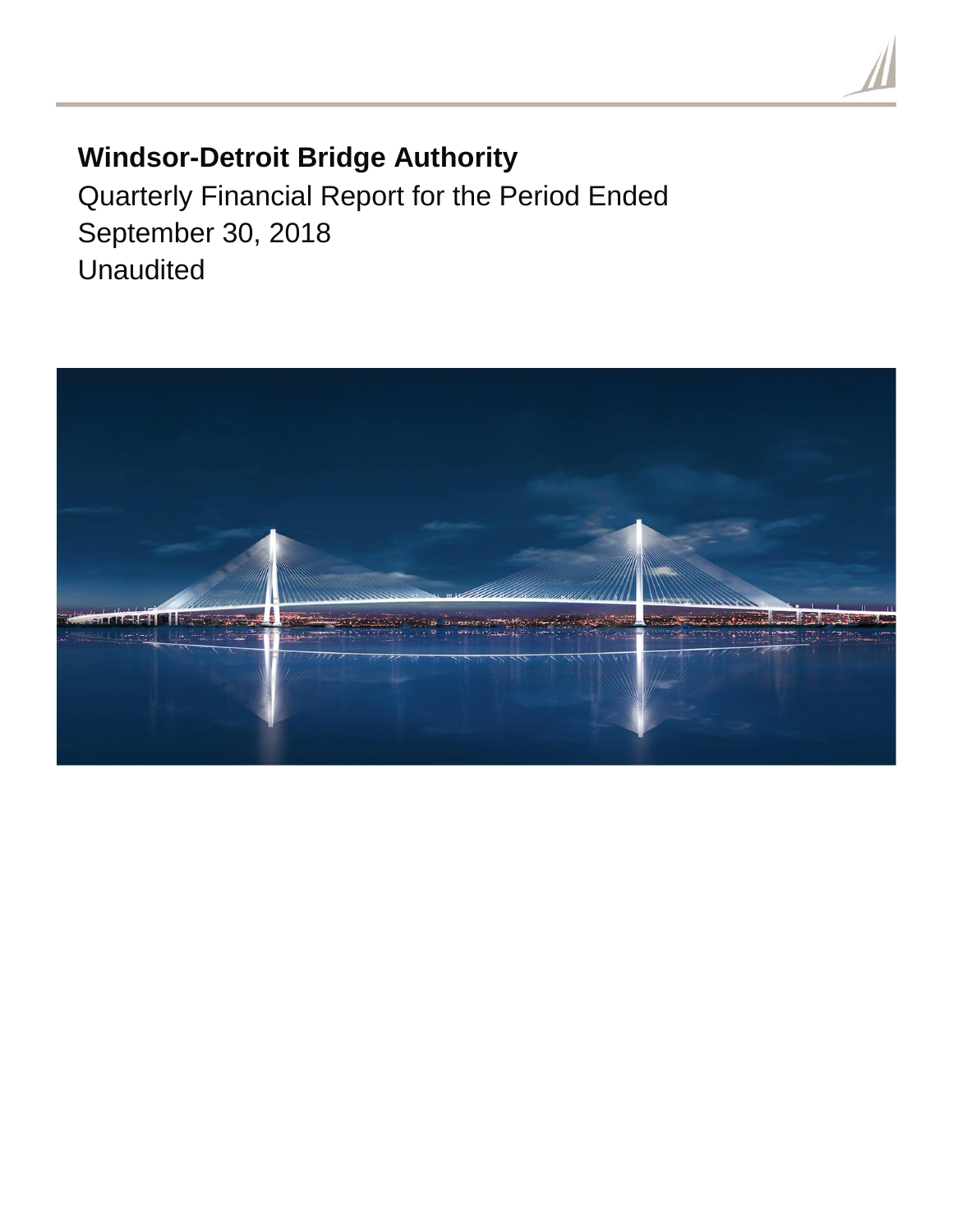

# Mandate

The Windsor-Detroit Bridge Authority (WDBA), established on October 9, 2012, by Letters Patent pursuant to the International Bridges and Tunnels Act, is a Schedule III, Part I non-agent parent Crown Corporation responsible for carrying out the obligations of the Crossing Authority as a party to the 2012 Canada-Michigan Crossing Agreement. Its mandate is to construct and operate the Gordie Howe International Bridge project (formerly known as the New International Trade Crossing and the Detroit River International Crossing), and to do so directly or under one or more public-private partnership (P3) agreements with one or more private sector concessionaires procured through a competitive procurement process as contemplated by the Crossing Agreement.

In June 2012, the Government of Canada and Michigan set out the governance framework for WDBA and outlined the roles and responsibilities of the key parties involved in the Gordie Howe International Bridge project. The Crossing Agreement, signed between Canada, WDBA and Michigan (the State of Michigan, the Michigan Department of Transportation and the Michigan Strategic Fund) assumes that Canada will fund the entire project.

The Crossing Agreement also established the International Authority (IA), a legal entity separate and distinct from WDBA. The IA is empowered to approve land acquisitions in the State of Michigan, leases of land in Michigan, as well as the Request for Qualifications, Request for Proposal and the Public-Private Agreement with respect to the Gordie Howe International Bridge project. The IA also has certain oversight responsibilities. These are to maintain on-going monitoring of compliance by WDBA with the Crossing Agreement and the Concessionaire with the Public-Private Agreement. WDBA is required by the Crossing Agreement to fund the activities of the IA.

# Overview of the Gordie Howe International Bridge Project

The Windsor-Detroit trade corridor is the busiest border crossing between the U.S. and Canada. The Gordie Howe International Bridge project will address current constraints with existing crossing capacity and will accommodate future trade and travel demand to provide needed capacity as well as system redundancy (i.e. overflow capacity and choice of crossings) in the Windsor-Detroit Region, and flexibility to stream traffic to improve border processing. The project has four major components:

- **Bridge** a six-lane cable-stayed or suspension bridge with a span of 850 metres across the Detroit River.
- **Canadian Port of Entry (POE)** a 53 hectare site that will house passenger, commercial and animal customs and border processing, tolling, and maintenance facilities.
- **U.S. POE** a 68 hectare site and of similar scale to the Canadian Port of Entry, but without toll collection facilities.
- **Michigan Interchange with Interstate 75 (I-75)**  consists of the primary connecting overpasses and ramps to and from the U.S. Port of Entry and associated local road improvements.

On July 5<sup>th</sup>, 2018, WDBA announced the selection of the preferred proponent to design, build, finance, operate and maintain the Gordie Howe International Bridge Project. The successful proponent was the Bridging North America (BNA) consortium. On September 28th, 2018, WDBA and BNA reached financial close, signing the project agreement (PA) between WDBA and BNA. Prior to financial close WDBA and BNA separately signed the Early Work agreement, under which BNA has commenced start-up activities.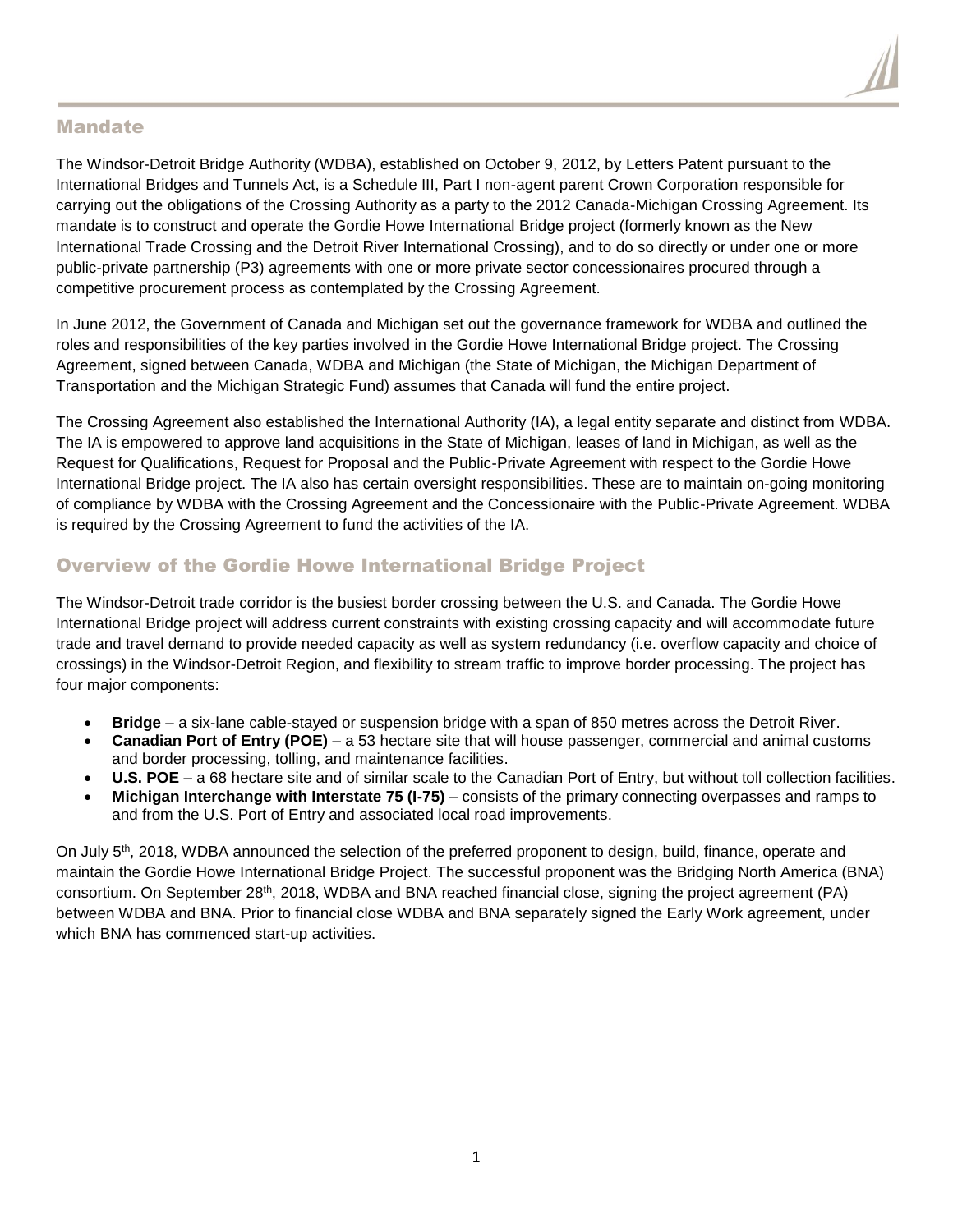# 2018-2019 Strategic Priorities

The WDBA's key objective for 2018-19 is to launch the construction of the Gordie Howe International Bridge project. To be able to achieve this objective, WDBA is focused on the following aspects related to the construction of the new crossing including:

- Finalizing the P3 procurement process, which was completed on September 28, 2018
- Acquiring the U.S. properties
- Utility relocation in the U.S.
- Completing the Early Works and utility relocation in Canada
- Commence construction of the new crossing

# Financial Analysis **Summary**

At the end of the second quarter of 2018-19, net results of operations at WDBA reflect a surplus of \$89.7 million (compared to \$122.9 million in the prior year). The surplus is mostly due to the timing of appropriations and expenditures on capital assets and the acquisition of US properties.

Compared to the year end results, net financial assets decreased by \$20.2 million to \$110.7 million. Non-financial assets increased by \$112.2 million to \$517.8 million. The increase is driven by BNA startup activities Michigan activities, utility relocation in Canada, the Early Works on the Canadian lands, and capitalized design and engineering costs, compared to the prior year.

# **Statement of Operations**

#### **Appropriations**

WDBA received \$113.0 million in appropriations in the second quarter of 2018-19, for a total of \$163.4 million through September 30, compared to \$49.0 million and \$86.9 million respectively in the prior year, and ended the quarter with a net surplus of \$89.7 million, compared to \$122.9 million in the prior year. The surplus is mostly due to the timing of appropriations and expenditures on capital assets and the acquisition of US properties.

The appropriations were used to fund BNA startup activities, Michigan activities, Early Works, including Canadian utility relocation, design and engineering costs, and WDBA operations.

#### **Expenses**

WDBA incurred \$52.9 million of direct expenses in the second quarter of 2018-19, for a total of \$72.3 million as of September 30, compared to \$17.3 million and \$28.0 million respectively in the prior year. The increase is driven mainly by the reimbursement of costs of the two unsuccessful proponents who bid on the project, preparation of the I-75 lands in Michigan, and an increase in professional services expenses.

Internal services costs reflect expenses to support the Gordie Howe International Bridge project, primarily salaries and benefits of employees not directly involved in the project. WDBA incurred \$1.8 million of internal services costs in the second quarter of 2018-19 for a total of \$3.6 million as of September 30, compared to \$1.8 million and \$3.6 million respectively in the prior year.

WDBA recognized expenses of \$2.1 million for work performed for other government agencies in the quarter, increasing the total to \$5.7 million as of September 30.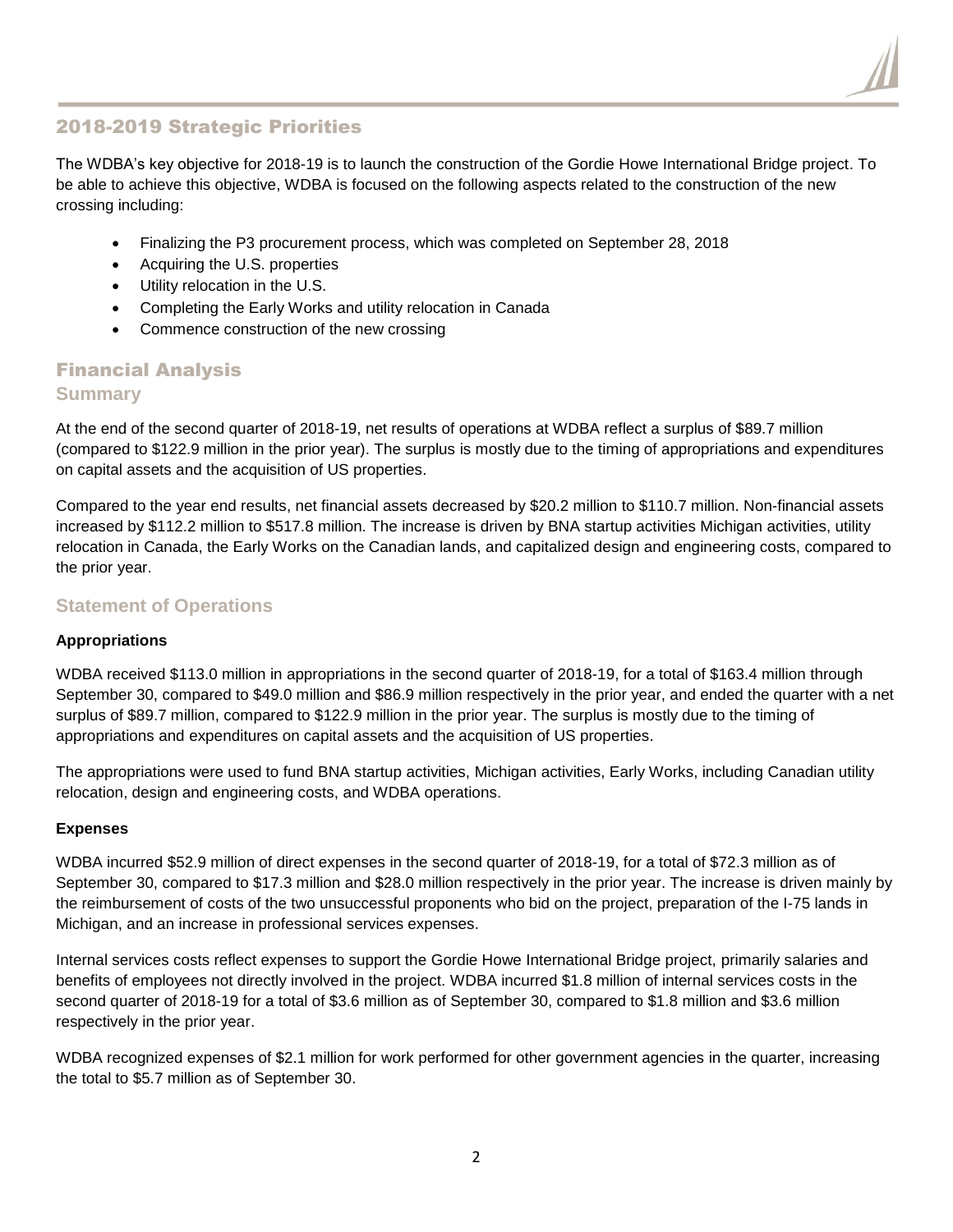The table below provides a breakdown of the expenses by type:

| (thousands of dollars) |  |
|------------------------|--|
|------------------------|--|

|                                              | Three months ended |                | Six months ended |                |  |
|----------------------------------------------|--------------------|----------------|------------------|----------------|--|
|                                              | Sept. 30, 2018     | Sept. 30, 2017 | Sept. 30, 2018   | Sept. 30, 2017 |  |
| Reimbursement for Unsuccessful Proponents    | 30,000             |                | 30,000           |                |  |
| I-75 Costs                                   | 7,885              | 2,526          | 13,594           | 2,578          |  |
| <b>Professional Services</b>                 | 6,583              | 2,485          | 12,247           | 5,195          |  |
| Michigan Land                                | 2,958              | 8,024          | 5,233            | 11,422         |  |
| Legal Services                               | 2,369              | 2,936          | 5,112            | 6,318          |  |
| <b>Payroll and Benefits</b>                  | 2,185              | 2,185          | 4,367            | 4,171          |  |
| Work performed for other Government agencies | 2,056              |                | 5,688            |                |  |
| Insurance                                    | 1,473              | 350            | 1,782            | 705            |  |
| Foreign Exchange Loss                        | 540                |                | 2,123            |                |  |
| Rent                                         | 173                | 159            | 340              | 322            |  |
| <b>Property Taxes</b>                        | 165                | 113            | 352              | 235            |  |
| <b>Travel Expenses</b>                       | 132                | 36             | 261              | 80             |  |
| Office and Maintenance                       | 111                | 124            | 231              | 277            |  |
| Other                                        | 98                 | 55             | 176              | 241            |  |
| Amortization                                 | 14                 | 61             | 64               | 121            |  |
|                                              | 56,742             | 19,054         | 81,570           | 31,665         |  |

Reimbursement for Unsuccessful Proponents represent costs that were incurred by the two unsuccessful proponents in an effort to secure the P3 agreement for the Gordie Howe International Bridge that were reimbursed by WDBA in accordance with the terms of the Request for Proposal.

I-75 Costs are primarily for utility work, demolition, environmental work, and professional services related to the design and engineering of the I-75 Interchange. The increase in I-75 costs is mainly the result of significant design and engineering activities compared to the prior year.

Professional services were higher primarily due to an increase in consulting services related to the MDOT planning and engineering work, P3 procurement process, traffic and revenue forecasting, and other consulting work in support of the project.

Work performed for other Government agencies relates to activities that WDBA carried out for other parties for activities related to, but distinct from the project. These costs increased from last year as WDBA performed environmental remediation work on a property adjacent to the Canadian POE for Infrastructure Canada. WDBA also acted on behalf of the Ontario Ministry of Transportation (MTO) to have site preparation work performed for Bridge B-1; the bridge that will connect the Rt. Hon. Herb Gray Parkway to the Canadian POE. Both the environmental remediation and the site preparation work for Bridge B-1 were contracted out by WDBA to third parties.

WDBA has implemented an owner-controlled insurance program for insurance related to the construction of the project. The increase is the result of policies being put in place in anticipation of the start of construction.

Michigan Land is related to the acquisition of property in Michigan that will be primarily used for the I-75 interchange, or is needed for the associated local road improvements. The decrease in Michigan Land costs is primarily due to lower levels of property acquisition activities in Michigan compared to the prior year.

The decrease in legal services is primarily due to lower levels of property acquisition activities in Michigan compared to the prior year.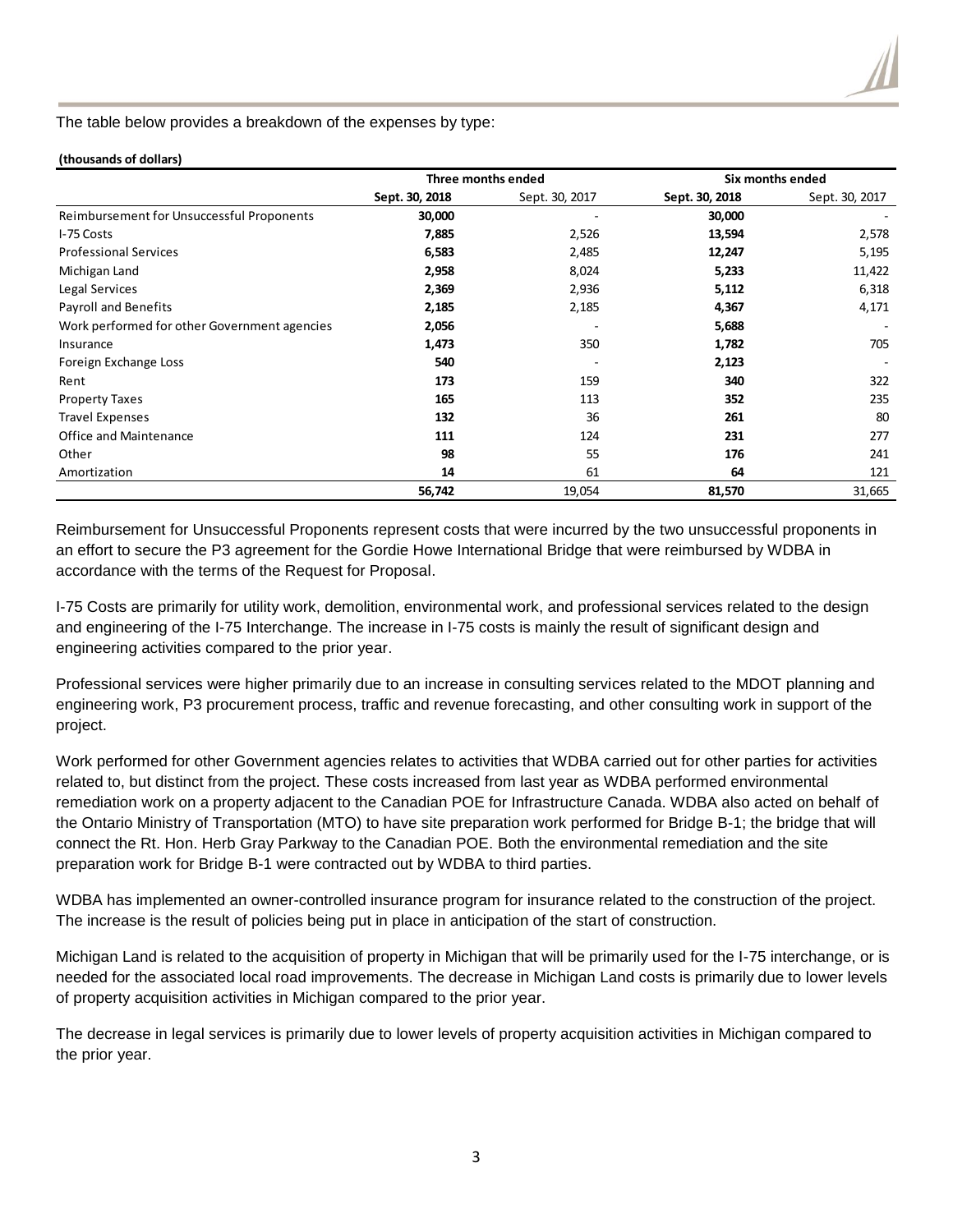# **Statement of Financial Position**

### **Financial Assets**

At September 30, 2018, WDBA's net financial assets were \$110.7 million (\$130.9 million at March 31, 2018). Financial assets of \$246.5 million (\$221.8 million at March 31, 2018) were made up of \$ 222.9 million in cash and \$23.6 million in accounts receivable and deposits (\$198.9 million and \$22.9 million at March 31, 2018), offset by \$135.9 million in liabilities (\$90.9 million at March 31, 2018).

At September 30, 2018, WDBA had a restricted cash balance of \$144.7 million in an escrow account (\$189.9 million at March 31, 2018). These funds are held in a US dollar escrow account to fund U.S. property acquisitions and other Michigan activities. WDBA is required to fund Michigan activities at the beginning of each quarter in the escrow account.

Accounts receivable at September 30, 2018 and March 31, 2018 consisted mainly of recoverable HST. WDBA expects to recover 100% of the HST on expenditures directly related to construction (including design, engineering, plaza fill, utility relocation, etc.), and approximately 70% of the HST for expenditures related to WDBA's operating expenses. WDBA recovered \$9.9 million of HST in the first half of 2018-19.

#### **Liabilities**

At September 30, 2018, WDBA's liabilities were \$135.9 million (\$90.9 million at March 31, 2018). The liabilities included payables and accruals for WDBA's suppliers, employee benefits, environmental remediation and holdbacks related to the Early Works.

Accounts payable and accrued liabilities of \$116.0 million (\$70.9 million at March 31, 2018) consists primarily of amounts for Michigan activities, reimbursement costs for the unsuccessful proponents, BNA's start-up costs, utility relocation, insurance, legal fees, engineering consulting services, and consulting services related to the P3 procurement process.

#### **Non-Financial Assets**

WDBA held \$384.5 million of tangible capital assets at the end of the second quarter of 2018-19, compared to \$287.9 million at the end of the prior year. These consist primarily of costs incurred related to the Gordie Howe International Bridge project (Construction in Progress) and leased land in Canada and Michigan. In the second quarter, WDBA signed a master lease with Michigan for properties in Michigan's possession, as a result \$29.2 million was transferred from prepaid expenses to tangible capital assets.

Construction in Progress (\$289.9 million at September 30, 2018 - \$222.6 million at March 31, 2018), includes costs related to the building of the bridge, and the Canadian and U.S. POE's. Given that the project is still in its early stages, the majority of the capitalized costs are related to utility relocation, the Early Works, professional services, BNA's start-up costs, and environmental remediation.

The table below provides a breakdown of the Construction in Progress:

### **(thousands of dollars)**

|                        | Sept. 30, 2018 | March 31, 2018 |
|------------------------|----------------|----------------|
| Canadian Port of Entry | 144,071        | 118,653        |
| <b>Bridge</b>          | 84,064         | 57,430         |
| US Port of Entry       | 61,795         | 46,539         |
|                        | 289,930        | 222,622        |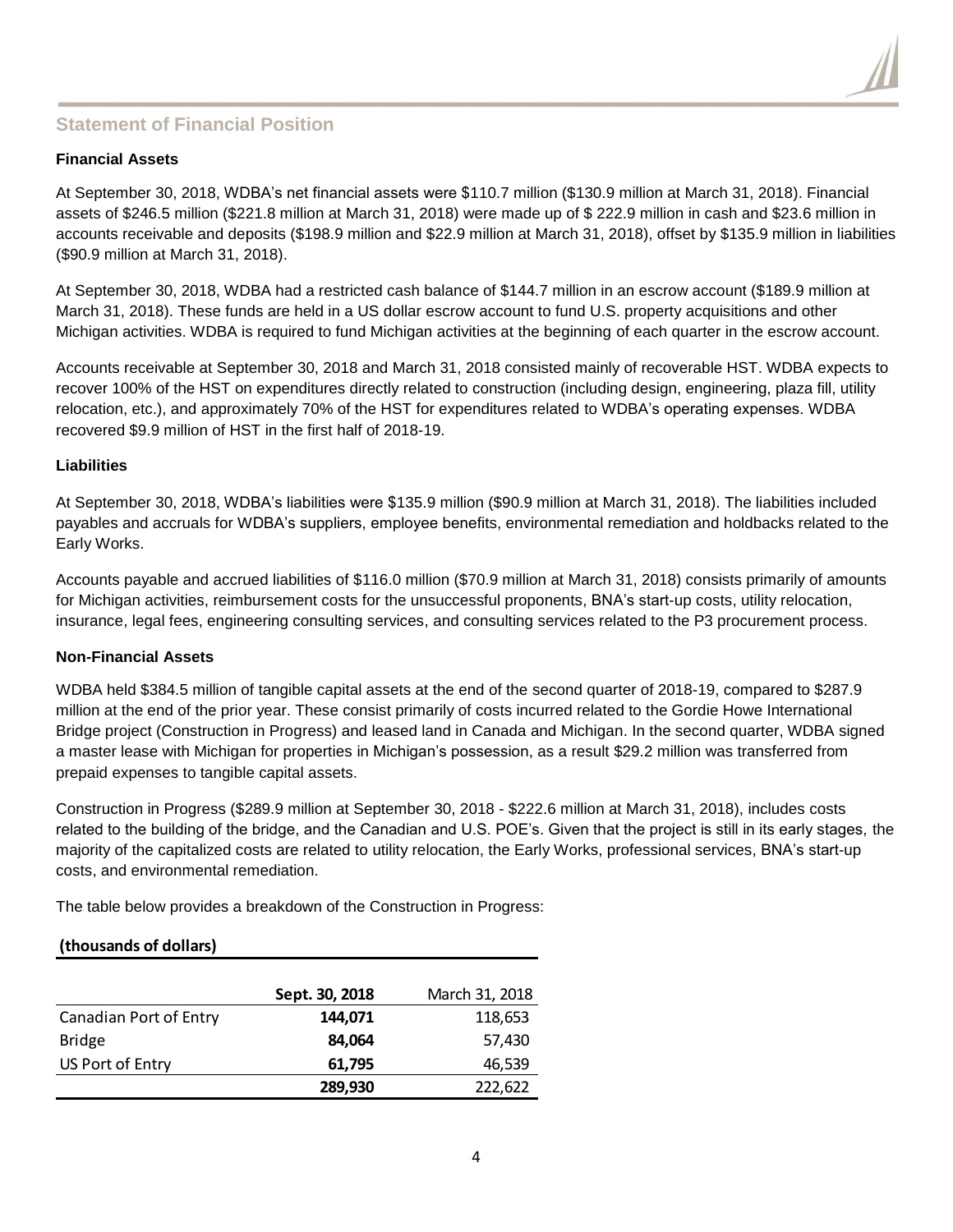

Prepaid expenses of \$133.3 million (\$117.6 million at March 31, 2018) primarily consisted of costs related to the acquisition of land in Michigan (\$108.1 million at September 30, 2018 - \$114.2 million at March 31, 2018).

# Outlook

In line with its priorities, WDBA expects that its major activities for the rest of the year will be around:

- Construction of the Gordie Howe International Bridge Project
- U.S. property acquisitions
- Early Works on the Canadian POE
- Utilities relocation in Canada and the United States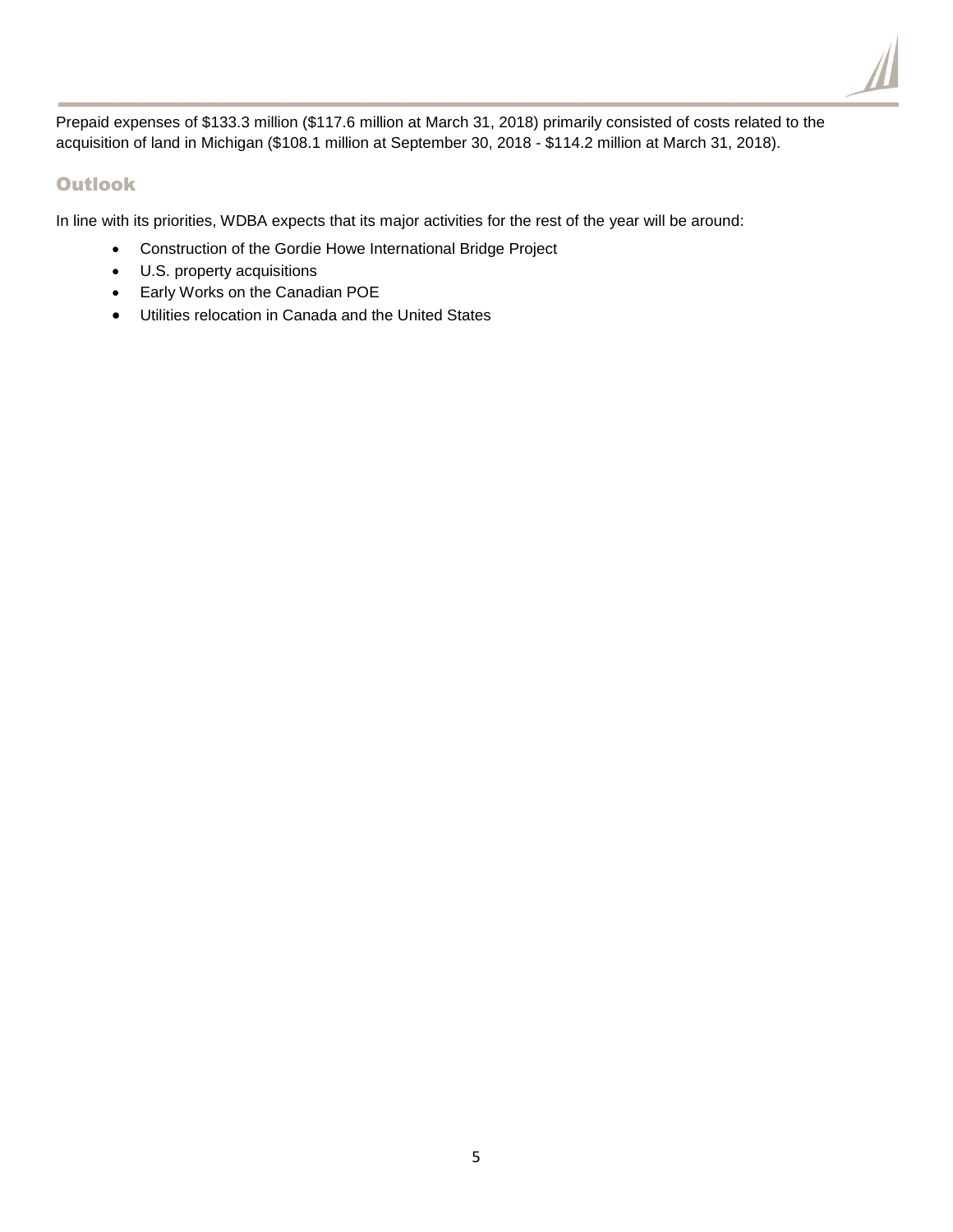# **WDBA QUARTERLY FINANCIAL STATEMENTS FOR THE SECOND QUARTER 2018-**2019

### **Statement of Management Responsibility**

Management is responsible for the preparation and fair presentation of these quarterly financial statements in accordance with the Treasury Board of Canada Standard on Quarterly Financial Reports for Crown Corporations, and for such internal controls as management determines is necessary to enable the preparation of quarterly financial statements that are free from material misstatement. Management is also responsible for ensuring that all other information in the quarterly financial report is consistent, where appropriate, with the quarterly financial statements.

Based on our knowledge, these unaudited quarterly financial statements present fairly, in all material respects, the financial position, results of operations and cash flows of the corporation, as at the date of and for the periods presented in the quarterly financial statements.

**Bryce Phillips Chief Executive Officer** 

Windsor, Canada

November 23, 2018

 $\frac{1}{2}$ 

Kevin Wilkinson, CPA, CA, MBA Interim Chief Financial Officer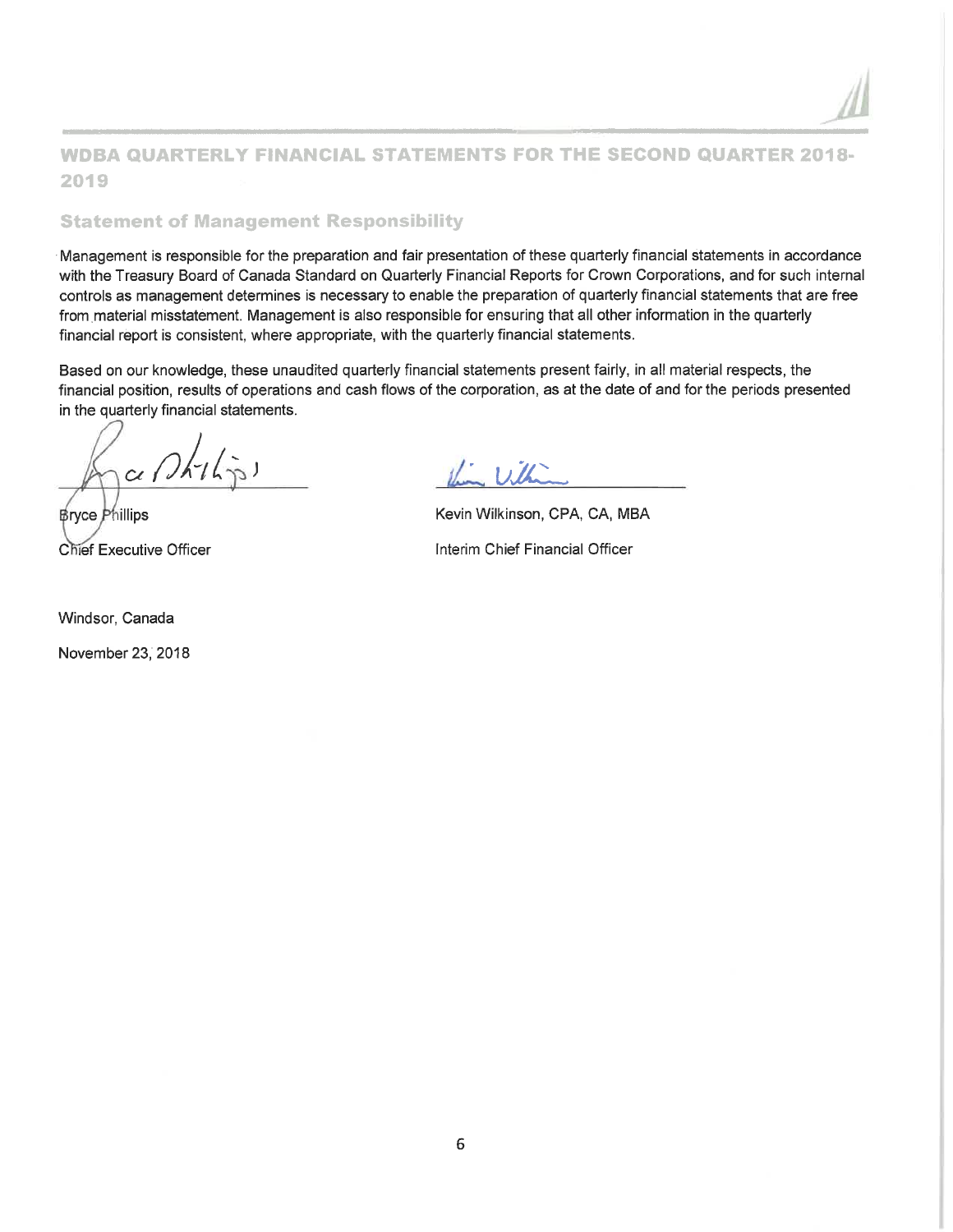# **Windsor-Detroit Bridge Authority Quarterly Statement of Financial Position** and the control of the control of the control of the control of the control of the control of the control of the control of the control of the control of the control of the contr **as at September 30, 2018 (thousands of dollars)**

|                                          | Sept. 30, 2018 | March 31, 2018 |
|------------------------------------------|----------------|----------------|
| <b>FINANCIAL ASSETS</b>                  |                |                |
| Cash                                     | 78,267         | 9,008          |
| Restricted cash (Note 3)                 | 144,673        | 189,913        |
| Accounts receivable                      | 22,441         | 21,747         |
| Deposits                                 | 1,157          | 1,158          |
|                                          |                |                |
| TOTAL FINANCIAL ASSETS                   | 246,538        | 221,826        |
| <b>LIABILITIES</b>                       |                |                |
| Accounts payable and accrued liabilities | 116,025        | 70,913         |
| Accrued employee benefits                | 648            | 753            |
| Holdback (Note 6)                        | 5,881          | 3,807          |
| Environmental liability (Note 8)         | 13,301         | 15,468         |
| <b>TOTAL LIABILITIES</b>                 | 135,855        | 90,941         |
| NET FINANCIAL ASSETS                     | 110,683        | 130,885        |
|                                          |                |                |
| <b>NON-FINANCIAL ASSETS</b>              |                |                |
| Tangible capital assets (Note 4, 9)      | 384,498        | 287,948        |
| Prepaid expenses (Note 5)                | 133,270        | 117,602        |
| TOTAL NON-FINANCIAL ASSETS               | 517,768        | 405,550        |
| <b>ACCUMULATED SURPLUS</b>               | 628,451        | 536,435        |
|                                          |                |                |
| Accumulated surplus is comprised of:     |                |                |
| Accumulated operating surplus            | 631,542        | 541,855        |
| Accumulated remeasurement gains (losses) | (3,091)        | (5, 420)       |
|                                          | 628,451        | 536,435        |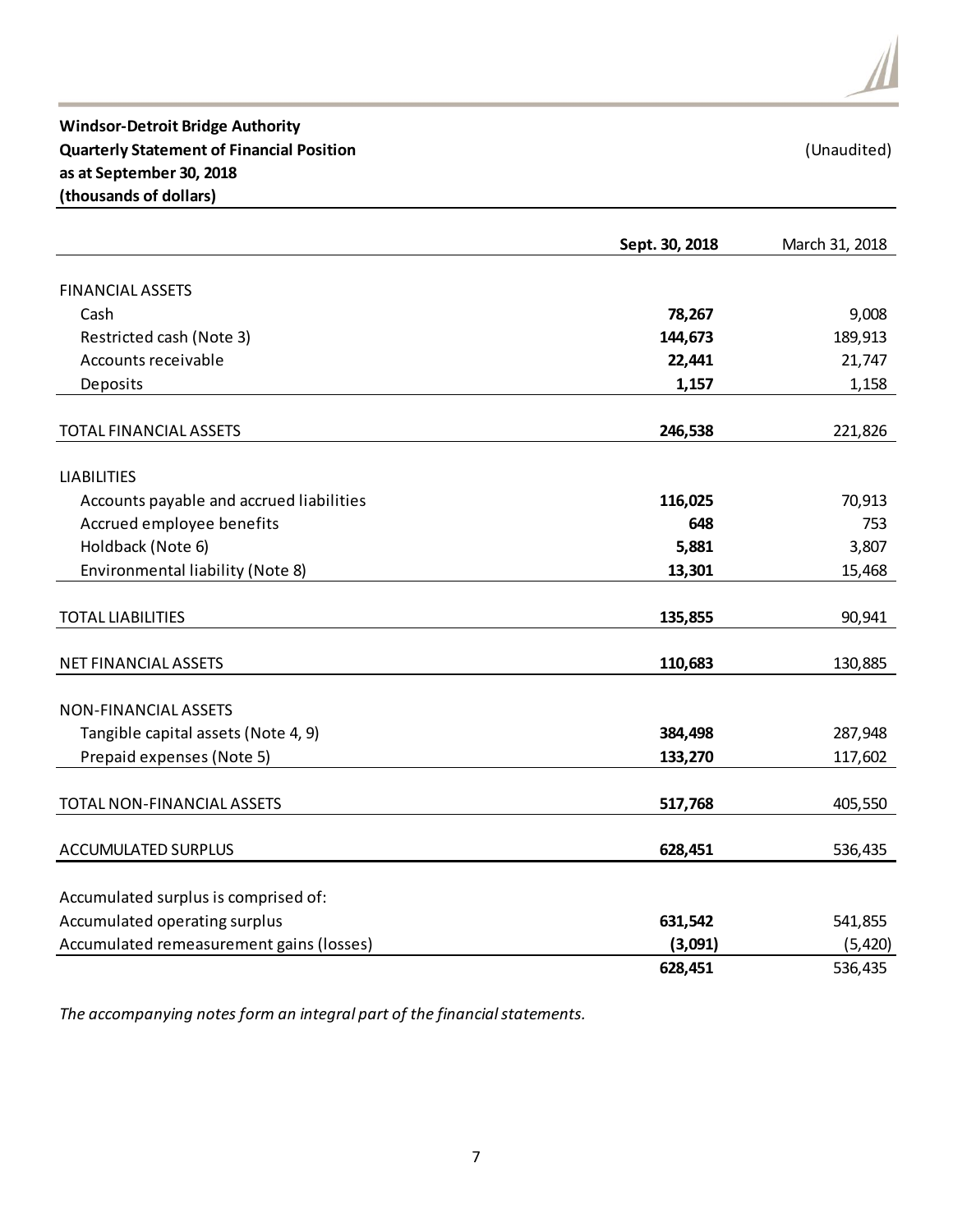#### **Windsor-Detroit Bridge Authority**

**Quarterly Statement of Operations** (Unaudited)

**for the six months ended September 30, 2018 (thousands of dollars)**

|                                                    | <b>Twelve Months Ended</b> | Three months ended Sept. 30 |          | Six months ended Sept. 30 |           |
|----------------------------------------------------|----------------------------|-----------------------------|----------|---------------------------|-----------|
|                                                    | March 31, 2019             | 2018                        | 2017     | 2018                      | 2017      |
|                                                    | Budget                     | <b>Actual</b>               | Actual   | <b>Actual</b>             | Actual    |
| <b>REVENUE</b>                                     |                            |                             |          |                           |           |
| <b>Revenue from Operations</b>                     |                            | 13                          |          | 38                        |           |
| Foreign Exchange Gain                              |                            |                             | 1,047    |                           | 1,749     |
| Interest                                           |                            | 1,226                       | 969      | 2,220                     | 1,047     |
| <b>TOTAL REVENUE</b>                               |                            | 1,239                       | 2,016    | 2,258                     | 2,796     |
| <b>EXPENSES (Note 9)</b>                           |                            |                             |          |                           |           |
| <b>Detroit River International Crossing</b>        | 191,755                    | 52,886                      | 17,253   | 72,315                    | 27,998    |
| Internal services                                  | 17,107                     | 1,806                       | 1,801    | 3,584                     | 3,667     |
| Work performed for other Government agencies       |                            | 2,050                       |          | 5,671                     |           |
| <b>TOTAL EXPENSES</b>                              | 208,862                    | 56,742                      | 19,054   | 81,570                    | 31,665    |
| DEFICIT BEFORE GOVERNMENT FUNDING                  | (208, 862)                 | (55, 503)                   | (17,038) | (79, 312)                 | (28, 869) |
| Government transfers - Appropriations              | 352,636                    | 112,962                     | 48,975   | 163,356                   | 86,904    |
| Government transfers - Other                       | 7,060                      |                             | 64,807   |                           | 64,807    |
| Government transfers - Recoveries                  |                            | 2,037                       | 24       | 5,642                     | 96        |
|                                                    | 359,696                    | 114,999                     | 113,806  | 168,998                   | 151,807   |
| <b>OPERATING SURPLUS</b>                           | 150,834                    | 59,496                      | 96,768   | 89,686                    | 122,938   |
| ACCUMULATED OPERATING SURPLUS, BEGINNING OF PERIOD | 522,131                    | 572,046                     | 443,393  | 541,856                   | 417,223   |
| ACCUMULATED OPERATING SURPLUS, END OF PERIOD       | 672,965                    | 631,542                     | 540,161  | 631,542                   | 540,161   |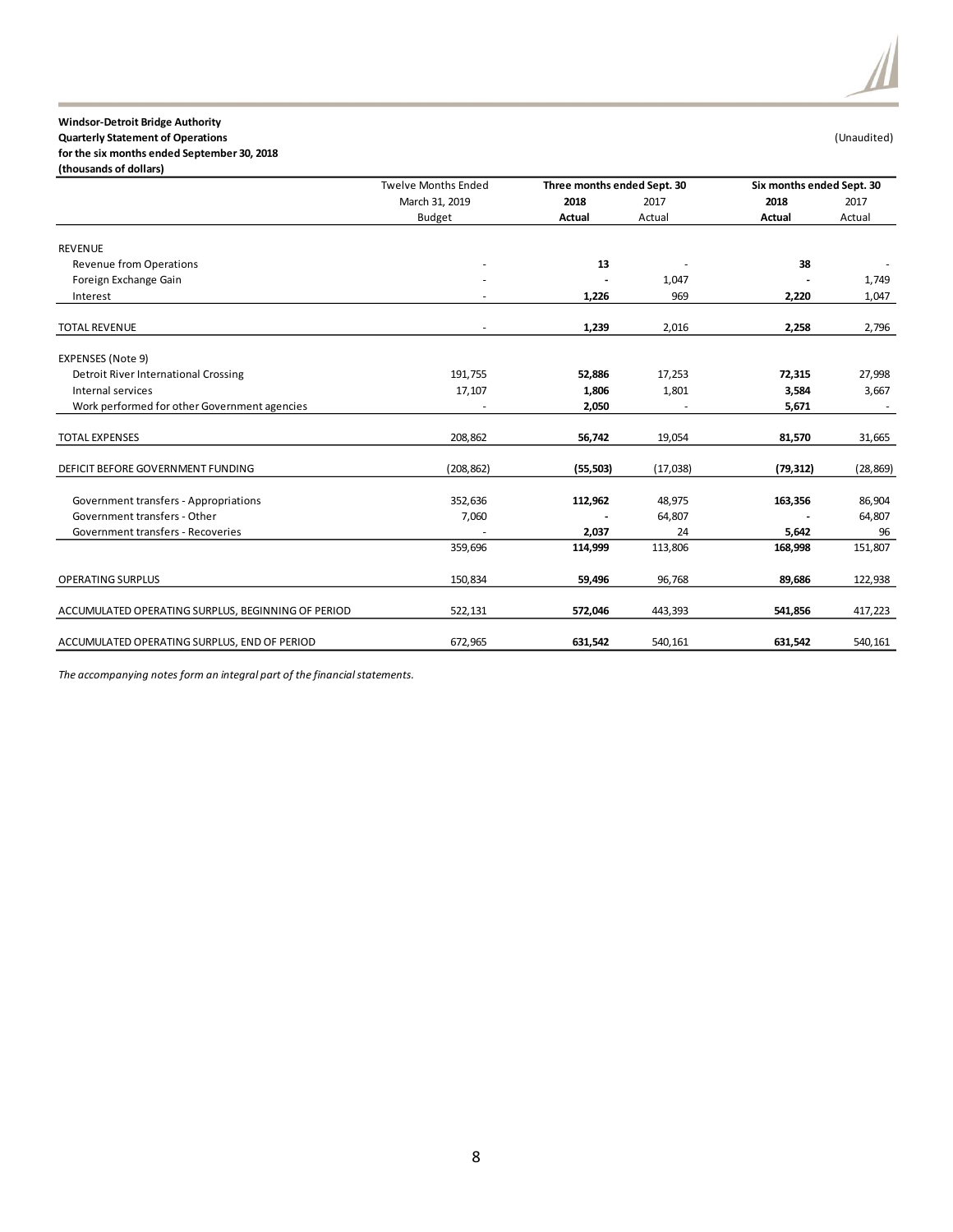### **Windsor-Detroit Bridge Authority Quarterly Statement of Remeasurement Gains and Losses** (Unaudited) **for the six months ended September 30, 2018 (thousands of dollars)**

|                                                               | Three months ended |           |           | Six months ended |
|---------------------------------------------------------------|--------------------|-----------|-----------|------------------|
|                                                               | Sept. 30,          | Sept. 30, | Sept. 30, | Sept. 30,        |
|                                                               | 2018               | 2017      | 2018      | 2017             |
| ACCUMULATED REMEASUREMENT GAINS (LOSSES), BEGINNING OF PERIOD | (1,550)            | (5,761)   | (5,420)   | (529)            |
| Unrealized gains (losses) attributable to:                    |                    |           |           |                  |
| Foreign exchange                                              | (2,081)            | (6,580)   | 206       | (11, 110)        |
| Amounts reclassified to the Statement of Operations:          |                    |           |           |                  |
| Foreign exchange                                              | 540                | (1,047)   | 2,123     | (1,749)          |
|                                                               |                    |           |           |                  |
| NET REMEASUREMENT GAINS (LOSSES) FOR THE PERIOD               | (1, 541)           | (7,627)   | 2,329     | (12,859)         |
| ACCUMULATED REMEASUREMENT GAINS (LOSSES), END OF PERIOD       | (3,091)            | (13,388)  | (3,091)   | (13, 388)        |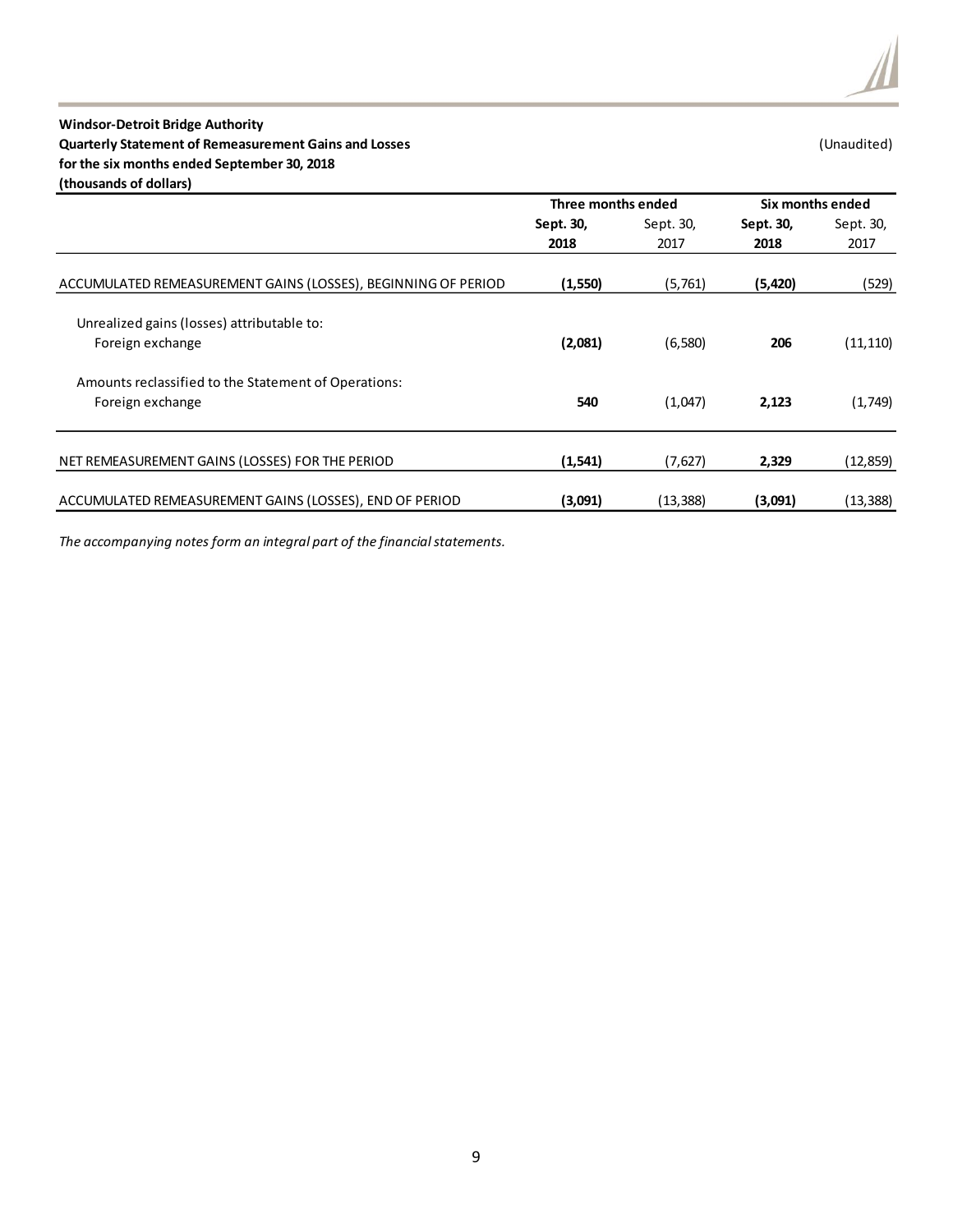#### **Windsor-Detroit Bridge Authority Quarterly Statement of Change in Net Financial Assets** (Unaudited) **for the six months ended September 30, 2018**

**(thousands of dollars)**

|                                                 | Twelve months ended |                | Three months ended |                | Six months ended |
|-------------------------------------------------|---------------------|----------------|--------------------|----------------|------------------|
|                                                 | March 31, 2019      | Sept. 30, 2018 | Sept. 30, 2017     | Sept. 30, 2018 | Sept. 30, 2017   |
|                                                 | <b>Budget</b>       | <b>Actual</b>  | Actual             | Actual         | Actual           |
| <b>OPERATING SURPLUS</b>                        | 150,834             | 59,496         | 96,768             | 89,686         | 122,938          |
| Acquisition of tangible capital assets          | (482,130)           | (47, 171)      | (89, 838)          | (67, 431)      | (106, 612)       |
| <b>Transfer to Assets from Prepaid</b>          |                     | (29, 182)      |                    | (29, 182)      |                  |
| Amortization of tangible capital assets         | 920                 | 14             | 61                 | 64             | 121              |
|                                                 | (330,376)           | (16, 843)      | 6,991              | (6, 863)       | 16,447           |
|                                                 |                     |                |                    |                |                  |
| Acquisition of prepaid expenses                 |                     | (35, 320)      | (26, 149)          | (47, 634)      | (55, 325)        |
| <b>Transfer of Prepaids to Capital</b>          |                     | 29,182         |                    | 29,182         |                  |
| Use of prepaid expenses                         |                     | 1,479          | 720                | 2,784          | 1,434            |
|                                                 |                     | (4, 659)       | (25,429)           | (15, 668)      | (53, 891)        |
| Net remeasurement gains (losses) for the period |                     | (1, 541)       | (7,627)            | 2,329          | (12, 859)        |
| INCREASE (DECREASE) IN NET FINANCIAL ASSETS     | (330,376)           | (23,043)       | (26,065)           | (20, 202)      | (50, 303)        |
| NET FINANCIAL ASSETS, BEGINNING OF PERIOD       | 127,385             | 133,726        | 202,980            | 130,885        | 227,218          |
| NET FINANCIAL ASSETS, END OF PERIOD             | (202,991)           | 110,683        | 176,915            | 110,683        | 176,915          |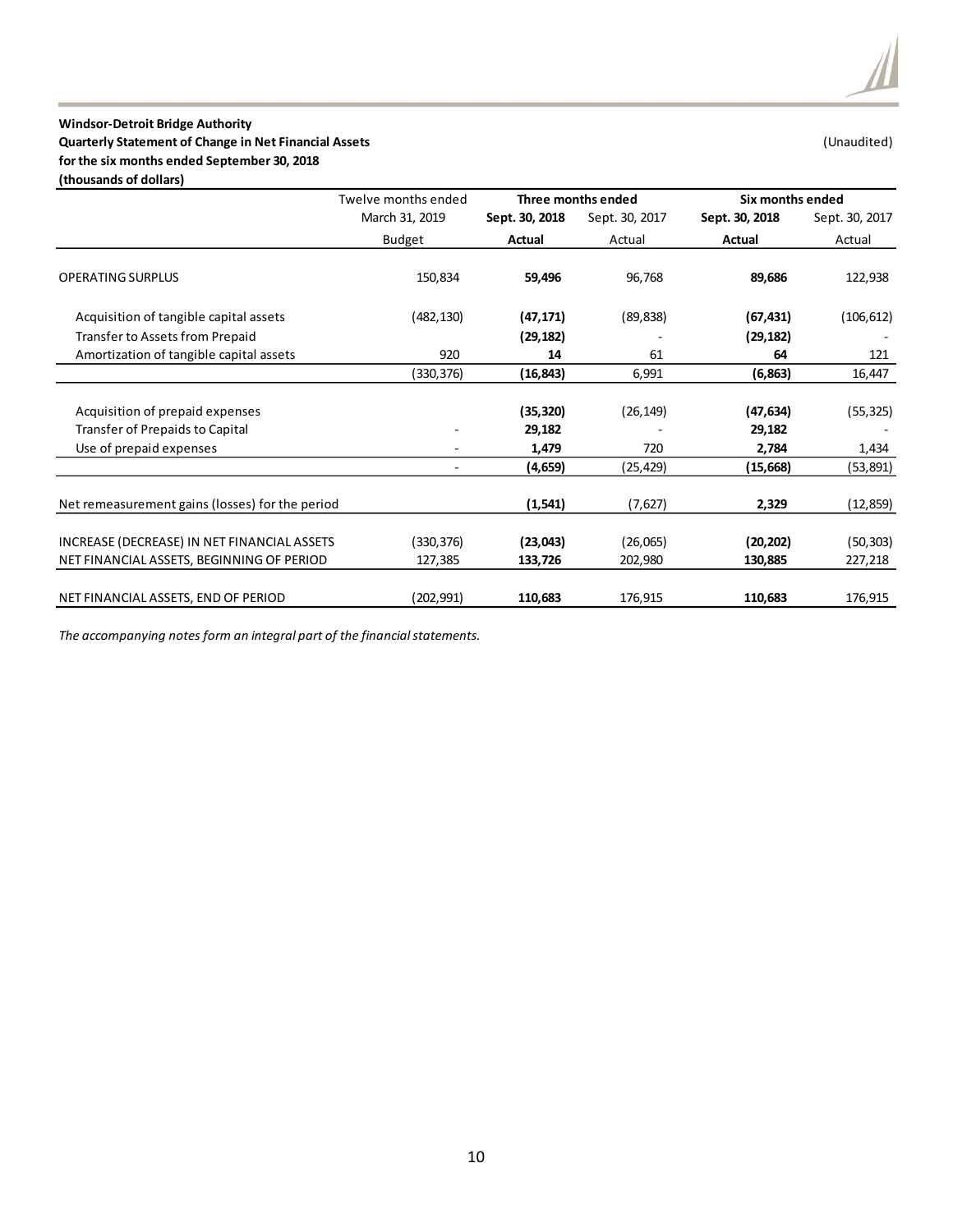#### **Windsor-Detroit Bridge Authority Statement of Cash Flow for the six months ended September 30, 2018 (thousands of dollars)**

|                                                  | For the Three Months Ended |           | <b>For the Six Months Ended</b> |           |
|--------------------------------------------------|----------------------------|-----------|---------------------------------|-----------|
|                                                  | September                  | September | September                       | September |
|                                                  | 30, 2018                   | 30, 2017  | 30, 2018                        | 30, 2017  |
| <b>OPERATING TRANSACTIONS</b>                    |                            |           |                                 |           |
| Cash receipts from Government transfers          | 115,000                    | 49,000    | 169,000                         | 87,000    |
| Interest received                                | 1,173                      | 750       | 2,134                           | 894       |
| <b>HST Refunds</b>                               |                            |           | 9,943                           | 1,742     |
| Other cash receipts                              | 396                        | 10        | 479                             | 16        |
| Cash payments to suppliers                       | (60, 645)                  | (42, 954) | (99, 363)                       | (81, 640) |
| Cash payments to and on behalf of employees      | (2,503)                    | (2,097)   | (4, 492)                        | (3,846)   |
| <b>Transfers to International Authority</b>      |                            |           |                                 |           |
|                                                  |                            |           |                                 |           |
| CASH PROVIDED BY OPERATING TRANSACTIONS          | 53,421                     | 4,709     | 77,701                          | 4,166     |
|                                                  |                            |           |                                 |           |
| <b>CAPITAL TRANSACTIONS</b>                      |                            |           |                                 |           |
| Cash used to acquire tangible capital assets     | (34, 550)                  | (15, 943) | (53, 742)                       | (36, 819) |
|                                                  |                            |           |                                 |           |
| CASH APPLIED TO CAPITAL TRANSACTIONS             | (34, 550)                  | (15, 943) | (53, 742)                       | (36, 819) |
| Effect of exchange rate changes on cash          | (2,707)                    | (8,063)   | 60                              | (14, 115) |
|                                                  |                            |           |                                 |           |
| Increase (decrease) in cash and cash equivalents | 16,164                     | (19, 297) | 24,019                          | (46, 768) |
|                                                  |                            |           |                                 |           |
| Cash and cash equivalents at beginning of period | 206,776                    | 248,054   | 198,921                         | 275,525   |
|                                                  |                            |           |                                 |           |
| Cash and cash equivalents at end of period       | 222,940                    | 228,757   | 222,940                         | 228,757   |
| Cash is composed of:                             |                            |           |                                 |           |
| Cash                                             | 78,267                     | 44,788    | 78,267                          | 44,788    |
| Restricted cash                                  | 144,673                    | 183,969   | 144,673                         | 183,969   |
|                                                  | 222,940                    | 228,757   | 222,940                         | 228,757   |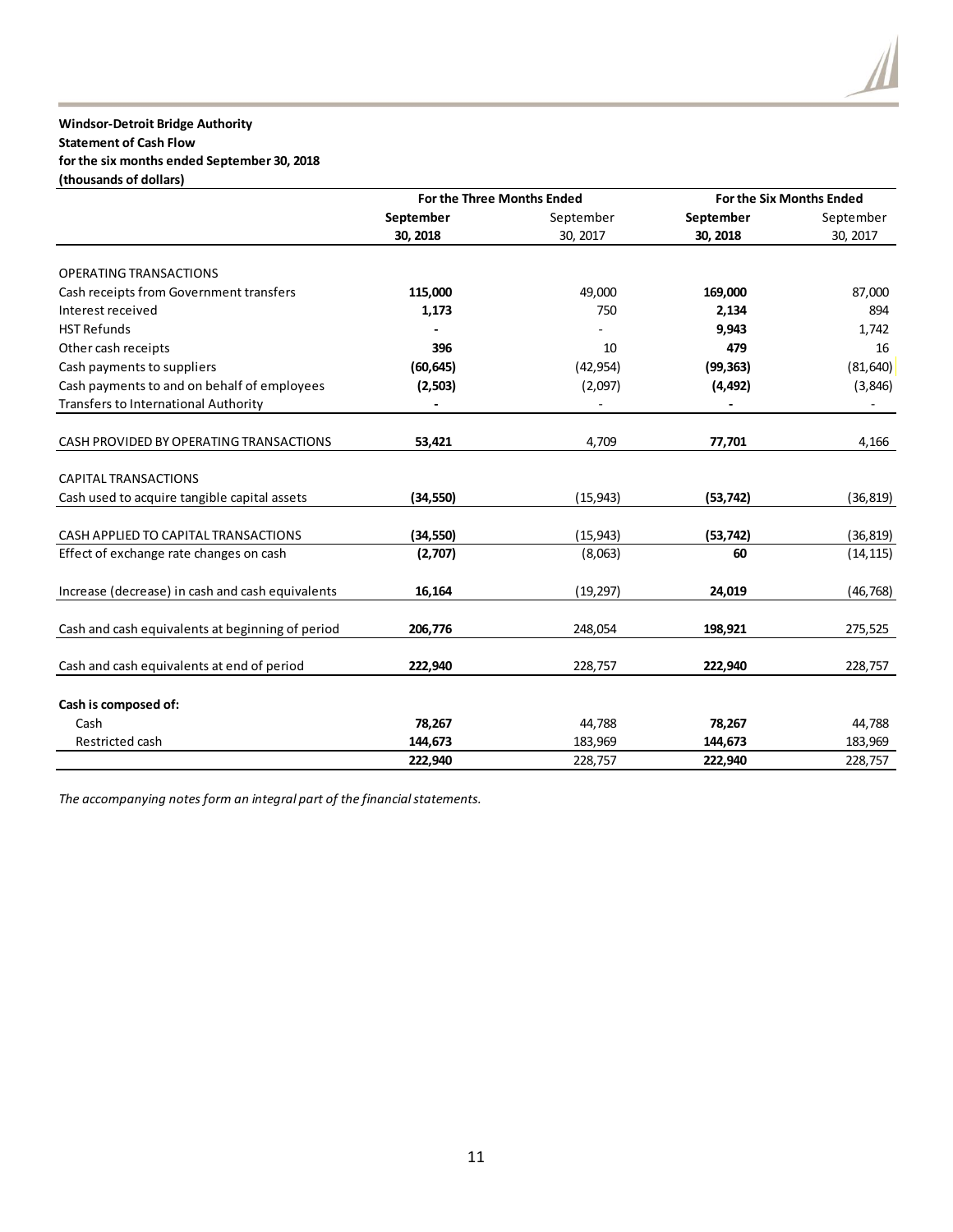# Selected Notes to the Quarterly Unaudited Financial Statements

# 1. Authority and Activities

The Windsor-Detroit Bridge Authority (WDBA), incorporated on October 9, 2012, under Order in Council P.C. 2012-1350, is a Crown Corporation listed under Schedule III Part I of the *Financial Administration Act* (*FAA*) and is not subject to income tax under the provisions of the *Income Tax Act*.

WDBA was established in accordance with the Crossing Agreement signed by the Government of Canada and the State of Michigan on June 15, 2012. The mandate of WDBA is to design, construct, finance, operate and maintain a new international crossing between Windsor, Ontario and Detroit, Michigan. In the early stages of the project the international crossing was designated the Detroit River International Crossing; on May 14, 2015, the international crossing was officially named the Gordie Howe International Bridge (GHIB).

WDBA is mandated to design, construct and finance the interchange between the Gordie Howe International Bridge and the Interstate 75 (I-75), a highway that is part of the United States' Interstate Highway System. In accordance with the Crossing Agreement, the interchange shall also be a part of the Interstate Highway System. Once the construction of the interchange has been completed it will be turned over to the Michigan Department of Transportation (MDOT). MDOT will be responsible for maintaining the interchange; WDBA will have no further responsibility for or involvement with the interchange.

The Crossing Agreement also established the International Authority, a legal entity separate and distinct from WDBA. The International Authority is empowered to approve land acquisitions in the State of Michigan, leases of land in Michigan, as well as the Request for Qualifications, Request for Proposal and the Public-Private Agreement with respect to the GHIB project. The International Authority also has certain oversight responsibilities. These are to maintain on-going monitoring of compliance by WDBA with the Crossing Agreement and the Concessionaire with the Public-Private Agreement.

The International Authority is governed by a board consisting of six members. Two of the members are appointed by the Government of Canada, one member by WDBA, and three members appointed by the State of Michigan. All costs of the International Authority are funded by WDBA.

WDBA depends on funding from the Government of Canada for its operations and will require funding from the Government of Canada to finance the construction of the international crossing. After completion of the bridge WDBA will continue to depend on funding from the Government of Canada to finance operations until the bridge operations generate a surplus.

By Order in Council P.C. 2014-1382 dated December 10, 2014, the Corporation is also subject to a directive pursuant to Section 89 of the Financial Administration Act as follows:

- (a) To ensure that the pension plans will provide:
	- i. A 50:50 current service cost-sharing ratio between employee and employer for pension contributions, to be phased in for all members by December 31, 2017, and,
	- ii. For any employee hired on or after January 1, 2015, that the normal age of retirement is raised to 65 years and that the age at which retirement benefits are available, other than those received at the normal age of retirement, corresponds with the age at which they are available under the Public Service Pension Plan; and
- (b) To outline its implementation strategies with respect to the commitments set out in paragraph (a) in its next corporate plan and subsequent corporate plans until the commitments are fully implemented.

WDBA implemented the changes by December 31, 2017.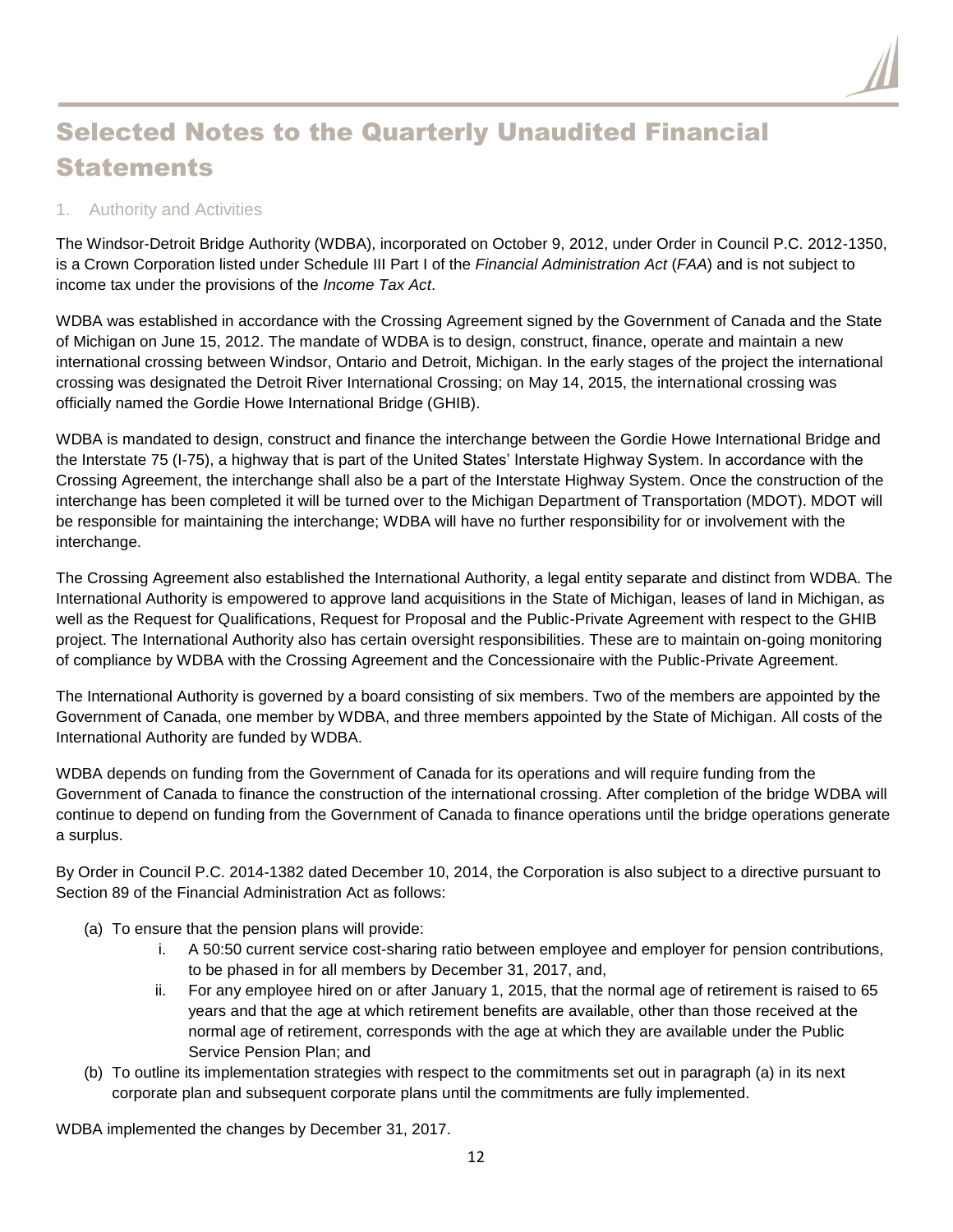

In July 2015, the Corporation was issued a directive (P.C. 2015-1114) pursuant to section 89 of the Financial Administration Act to align its travel, hospitality, conference and event expenditure policies, guidelines and practices with Treasury Board policies, directives and related instruments on travel, hospitality, conference and event expenditures in a manner that is consistent with their legal obligations, and to report on the implementation of this directive in the Corporation's next corporate plan. WDBA has implemented this directive effective August 7, 2015.

The financial statements were approved and authorized for issuance by the Board of Directors on November 23, 2018.

# 2. Significant Accounting Policies

a) Basis of Accounting

These financial statements have been prepared in accordance with Canadian Public Sector Accounting Standards (PSAS).

b) Revenue

WDBA recognizes revenue when the transactions or events giving rise to the revenues occur. Normally, revenues are recognized when persuasive evidence of an arrangement exists, services have been provided or goods have been delivered, the amount is fixed and determinable, and collection is reasonably assured.

c) Government Transfers - Appropriations

Government transfers are recognized as revenue when the transfer is authorized and eligibility criteria are met, except to the extent that stipulations give rise to an obligation that meets the definition of a liability. Transfers received are recognized as deferred revenue when stipulations give rise to a liability.

For government transfers initially recognized as deferred revenue, revenue is recognized in the statement of operations as the stipulations are met. Any portion of government transfers to which WDBA is entitled to but has not received is recognized under Accounts Receivable from the Government of Canada.

d) Government Transfers - Other

Costs incurred by the Government of Canada to support WDBA that would otherwise have been incurred by WDBA are recognized in the financial statements of WDBA at the carrying amount. These costs are reported as Government Transfers - Other, and expensed or capitalized as contributions to tangible capital assets depending on their nature.

e) Government Transfers - Recoveries

Costs recovered from the Government of Canada for services provided by WDBA are recognized in the financial statements at the exchange amount.

f) Interest

Interest on cash deposits is recorded in the period in which it is earned.

g) Cash and Restricted Cash

Cash and restricted cash consist of cash held in WDBA's bank accounts.

h) Deposits

Deposits with other entities are recorded and carried at cost. Deposits represent amounts held by third parties under the terms of their contracts the WDBA.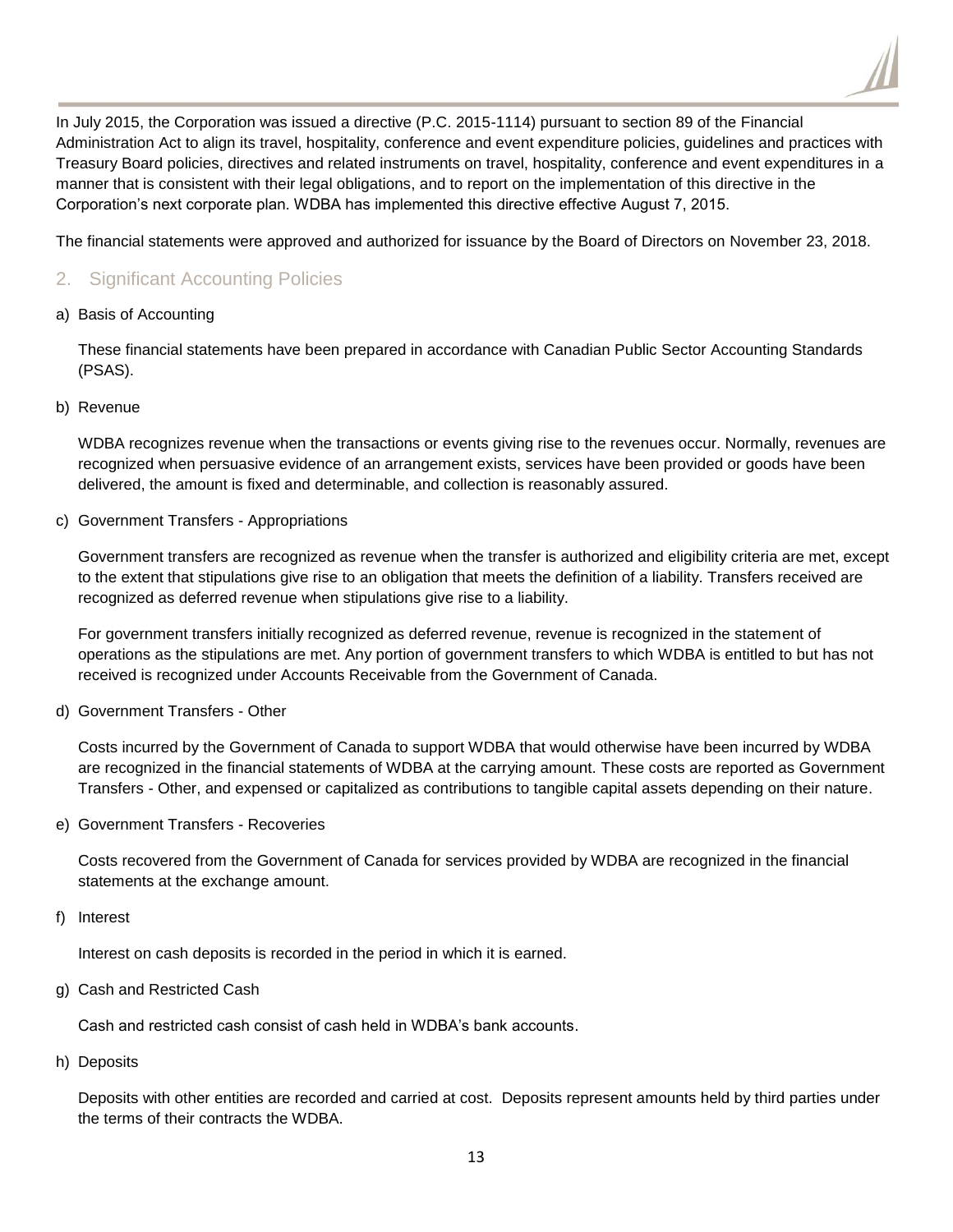

#### i) Accounts Receivable

Accounts receivable are recorded and carried at cost. Accounts receivable are reviewed at each financial statement date by WDBA for impairment. Accounts receivable consist primarily of HST receivable.

j) Accounts Payable

Accounts payable are recorded and carried at cost. Accounts payable consist primarily of amounts related to the ongoing construction activities of the project.

k) Prepaid Expenses

Payments made prior to the related services being rendered are recorded as prepaid expenses. Prepaid expenses are recognized in expense as the related services are rendered.

Payments made to the State of Michigan to fund the purchase of land for the Gordie Howe International Bridge project and that will be leased or licensed back to WDBA are recorded as prepaid expenses. Payments made to purchase land that will not be leased or licensed back to WDBA, but will remain the responsibility of the State of Michigan, are expensed as incurred.

Payments made for Michigan land through the condemnation process which will be leased or licensed back to WDBA are recorded as Prepaid Expenses – Michigan Land Acquisitions through Condemnation. Payments made for properties that will not be leased or licensed back to WDBA, but will remain the responsibility of the State of Michigan, are expensed as incurred.

l) Tangible Capital Assets

Tangible capital assets are recorded at cost. Replacements, major improvements and costs which extend the useful service lives of existing assets or increase their capacity, are capitalized. Repairs and maintenance are charged to the Statement of Operations as incurred.

Amounts included in construction in progress are not amortized until transferred to the appropriate capital asset classification. The amounts are transferred when the assets are ready for productive use in accordance with WDBA's policies.

Tangible capital assets are amortized over their estimated useful lives using the straight-line method, over the following periods:

| Leasehold improvements         | between 3 and 7 years  |
|--------------------------------|------------------------|
| Office equipment and furniture | between 3 and 10 years |

When conditions indicate that a tangible capital asset no longer contributes to the ability of WDBA to provide services, or that the value of future economic benefits associated with a tangible capital asset is less than its net carrying value, the cost of the tangible capital asset is reduced to reflect the impairment. Net write-downs on tangible capital assets are recorded as expenses in the Statement of Operations. Assessments of whether such conditions exist are made, at a minimum, at each financial statement date.

#### m) Environmental Obligations

Whenever WDBA accepts responsibility or has direct responsibility for sites where contamination exceeds environmental standards, plans to abandon future economic benefits to that effect and where the amount involved can be reasonably estimated, an obligation for the clean-up of the contaminated sites is recorded as a liability in the Statement of Financial Position. The estimate includes costs directly attributable to remediation activities, postremediation operations, maintenance and monitoring activities that are an integral part of the remediation strategy. The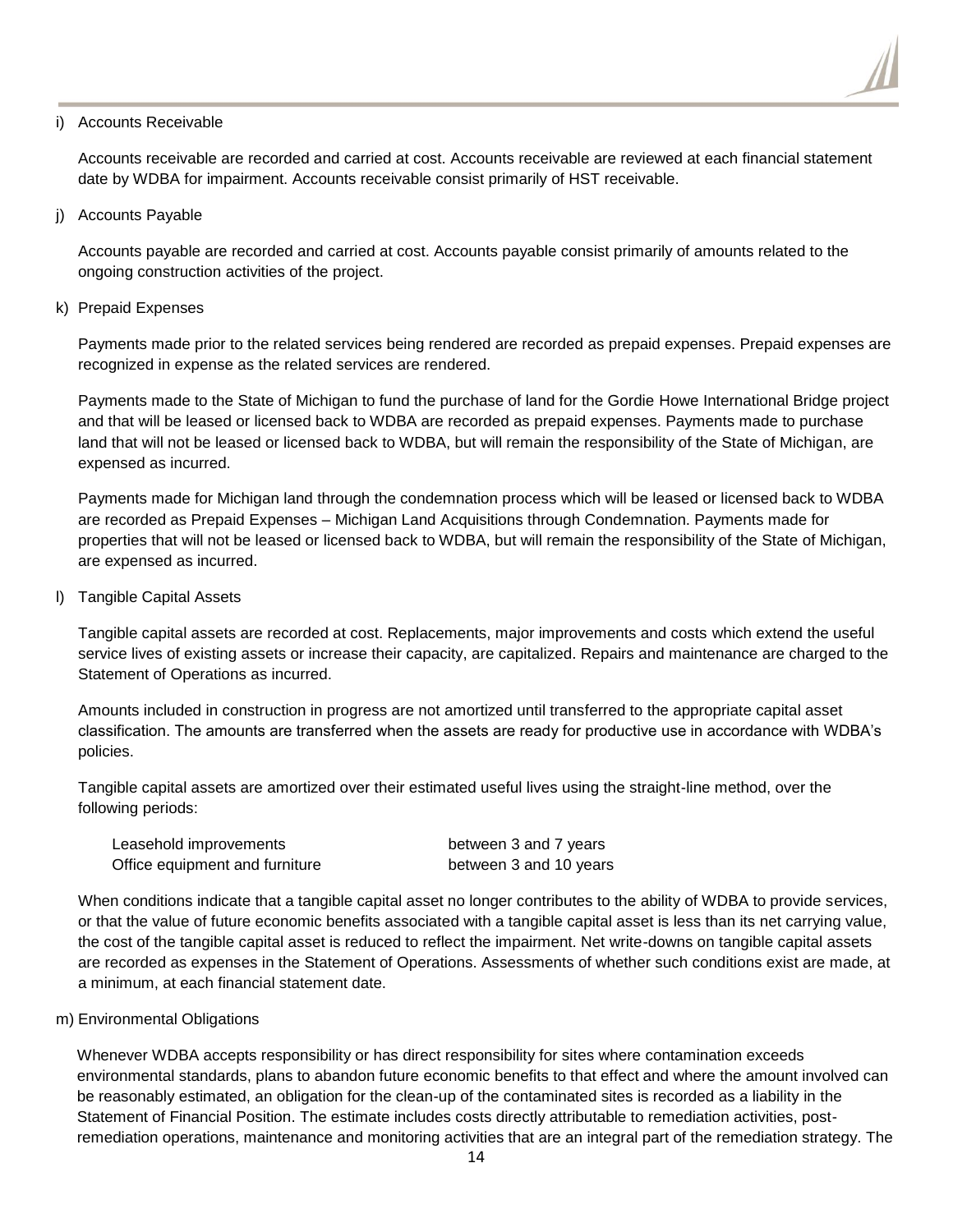

estimated future costs are recorded as a liability and are based on the present value of the estimated cash flows of costs that are most likely to be incurred. If it proves impossible to make a reasonable estimate of the amount or it is not expected that economic benefits will be given up, the situation will be disclosed through a note to the Financial Statements.

n) Contingent Liabilities

Contingent liabilities are potential liabilities which may become actual liabilities when one or more future events occur or fail to occur. If the future event is likely to occur or fail to occur, and a reasonable estimate of the loss can be made, an estimated liability is recognized and an expense recorded. If the likelihood is not determinable or an amount cannot be reasonably estimated, the contingency is disclosed in the notes to the financial statements.

o) Expense Recognition

All expenses are recognized in the period in which they are incurred. Estimates for accruals are made at the end of each period.

p) Pension and Benefit Plans

WDBA offers defined contribution pension and benefit plans to its employees; expenses related to these plans are recognized in the period in which they are incurred.

#### q) Financial Instruments

WDBA identifies, assesses and manages financial risks in order to minimize their impact on its results and financial position. Financial risks are managed in accordance with specific criteria. WDBA does not engage in speculative transactions or the use of derivatives.

The measurement of financial instruments depends on their classification as follows:

| <b>Categories</b><br><b>Financial assets</b> | <b>Financial instruments</b><br>Cash<br>Restricted cash                 | <b>Measurement</b><br>Cost or amortized cost |
|----------------------------------------------|-------------------------------------------------------------------------|----------------------------------------------|
| <b>Financial liabilities</b>                 | Deposits<br>Accounts payable and accrued liabilities<br><b>Holdback</b> | Cost or amortized cost                       |

#### r) Foreign Currency Translation

Transactions involving foreign currencies are translated into Canadian dollar equivalents using rates in effect at the time of those transactions. Monetary assets and liabilities denominated in foreign currencies are translated using the rate at the end of each quarter. Until an item is settled, gains and losses arising as a result of remeasurement are reported in the Statement of Remeasurement Gains and Losses. When the item is settled, the exchange gain and loss are recorded in the Statement of Operations.

#### s) Measurement Uncertainty

The preparation of financial statements in accordance with PSAS requires management to make estimates and assumptions that affect the reported amounts and presentation of assets and liabilities at the financial statements date and the reported amounts of revenues and expenses during the reporting period. The amount of GST/HST recoverable, the estimated useful life of tangible capital assets, accrued liabilities, environmental liabilities and contingencies are the most significant items where estimates are used. Actual results could differ significantly from those estimates.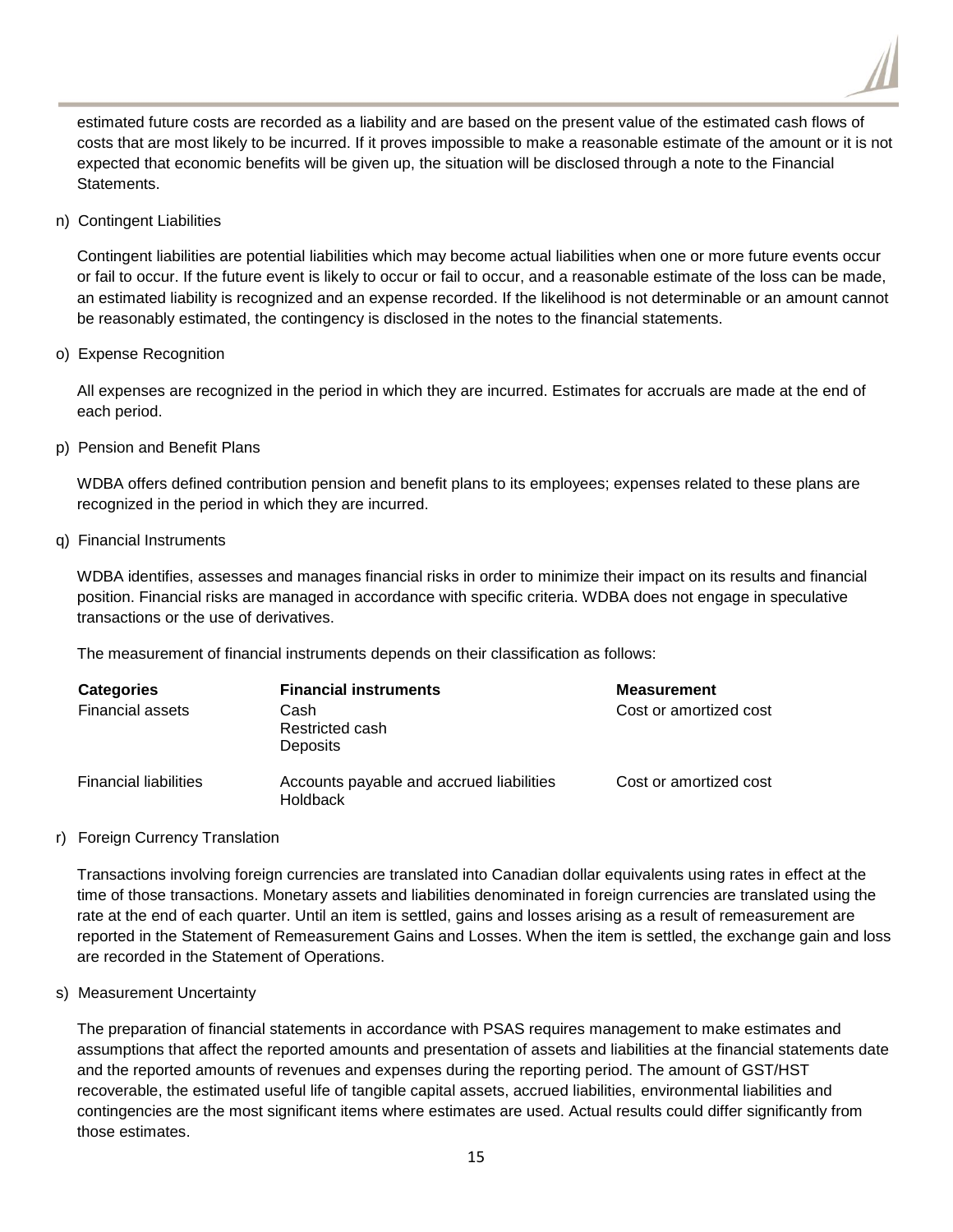

#### t) Budget Figures

Budget figures included in the Financial Statements were provided for comparison. These figures are from WDBA's Corporate Plan which was approved by WDBA's Board of Directors and the Treasury Board Secretariat, and have not been audited.

u) Accounting Standards and Guidelines Adopted During the Year

The following standard has been issued by the PSAB effective April 1, 2018 and was adopted prospectively by WDBA on April 1, 2018. The adoption did not have a significant impact on the financial statements and no adjustment was required to the opening accumulated surplus:

*PS 3430 Restructuring transactions:* This new Section defines a restructuring transaction and establishes standards for recognizing and measuring assets and liabilities transferred in a restructuring transaction.

#### 3. Restricted Cash

Restricted cash consists of funds deposited into an escrow account. The cash in the escrow account is used to fund the Gordie Howe International Bridge project activities in Michigan, including property acquisition and related costs, planning and engineering costs.

WDBA is required by the Michigan Activities Funding Acknowledgement to utilize an escrow account to hold and disburse the funds for these activities. The Michigan Activities Funding Acknowledgement outlines the processes, roles and responsibilities surrounding the acquisition of property in Michigan by the Michigan Parties (MDOT and the Michigan Strategic Fund, or MSF) and other project activities in Michigan. The escrow account is funded by WDBA on a quarterly basis.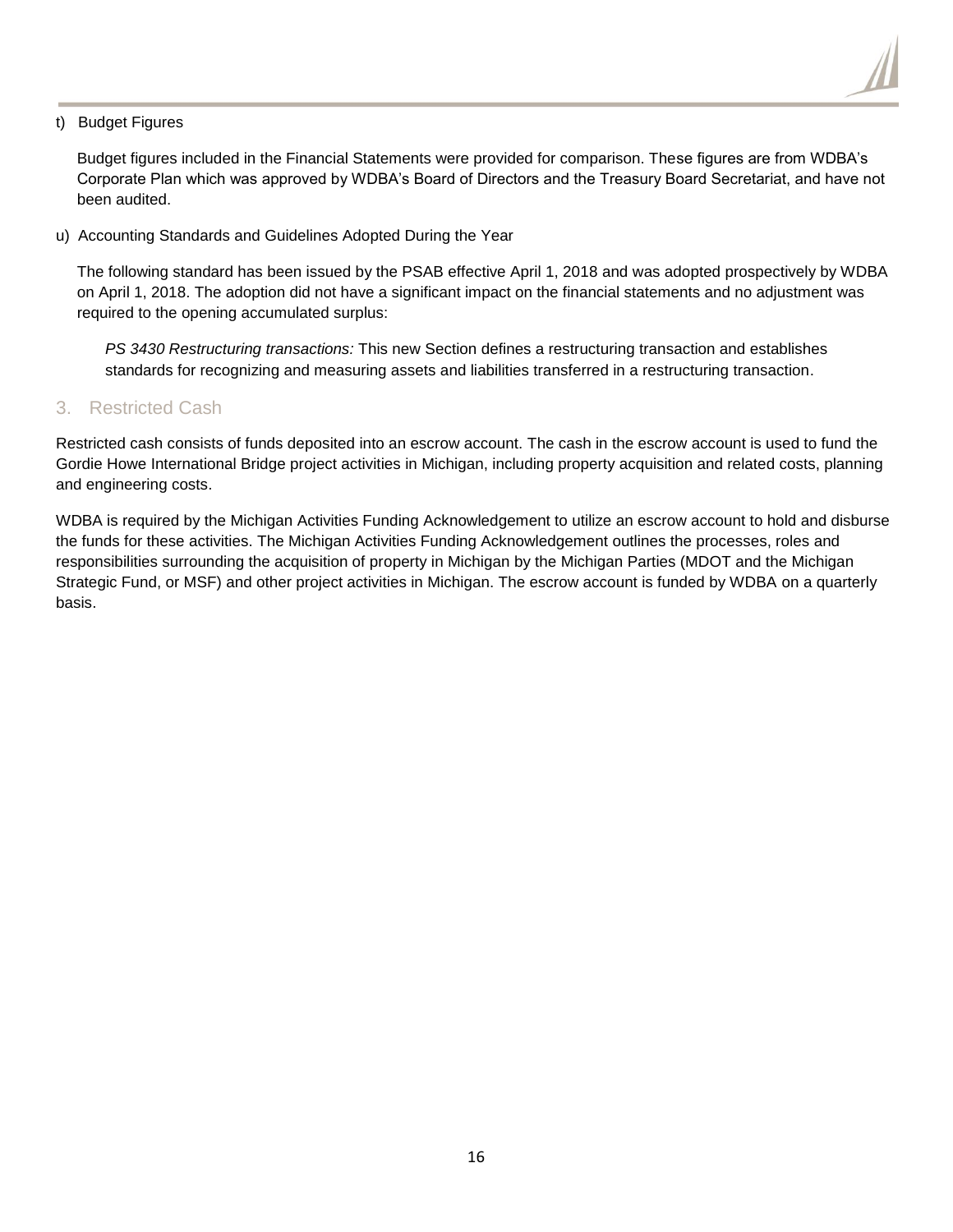# 4. Tangible Capital Assets

### **(thousands of dollars)**

|                                                  |              | <b>Computer and</b> |                              |                          |                   |
|--------------------------------------------------|--------------|---------------------|------------------------------|--------------------------|-------------------|
|                                                  | Leasehold    | <b>Office</b>       | <b>Construction in</b>       |                          |                   |
|                                                  | Improvements | <b>Equipment</b>    | <b>Progress</b>              | Land                     | <b>Total</b>      |
| Cost                                             |              |                     |                              |                          |                   |
| April 1, 2017                                    | 810          | 327                 | 134,802                      |                          | 135,939           |
| Acquisitions                                     | 22           |                     | 92,775                       |                          | 92,797            |
| Contributions                                    |              |                     |                              | 64,886                   | 64,886            |
| Impairments                                      |              |                     | (4, 955)                     | $\overline{a}$           | (4, 955)          |
| March 31, 2018                                   | 832          | 327                 | 222,622                      | 64,886                   | 288,667           |
| April 1, 2018<br>Acquisitions                    | 832          | 327<br>124          | 222,622<br>67,308            | 64,886                   | 288,667<br>67,432 |
| <b>Transfers</b><br>September 30, 2018           | 832          | 451                 | 289,930                      | 29,182<br>94,068         | 29,182<br>385,281 |
| <b>Accumulated Amortization</b><br>April 1, 2017 | 277          | 195                 |                              |                          | 472               |
| Amortization                                     | 138          | 109                 |                              |                          | 247               |
| March 31, 2018                                   | 415          | 304                 | $\overline{a}$               |                          | 719               |
| April 1, 2018<br>Amortization                    | 415<br>59    | 304<br>5            |                              |                          | 719<br>64         |
| September 30, 2018                               | 474          | 309                 | $\qquad \qquad \blacksquare$ | $\overline{\phantom{0}}$ | 783               |
| <b>Net Book Value</b>                            |              |                     |                              |                          |                   |
| March 31, 2018                                   | 417          | 23                  | 222,622                      | 64,886                   | 287,948           |
| September 30, 2018                               | 358          | 142                 | 289,930                      | 94,068                   | 384,498           |

The acquisition of tangible capital assets shown above includes an amount of \$44,022 (\$38,540 as of the end of 2018) for capital items and holdbacks that remain to be paid for as at September 30, 2018. These items are not included in the Statement of Cash Flow.

In the prior year, WDBA recognized impairment losses totaling \$4,955 to write-down damaged assets in construction in progress to their net realizable values. Due to physical damage to the assets, WDBA determined that the assets provided no future benefit to WDBA.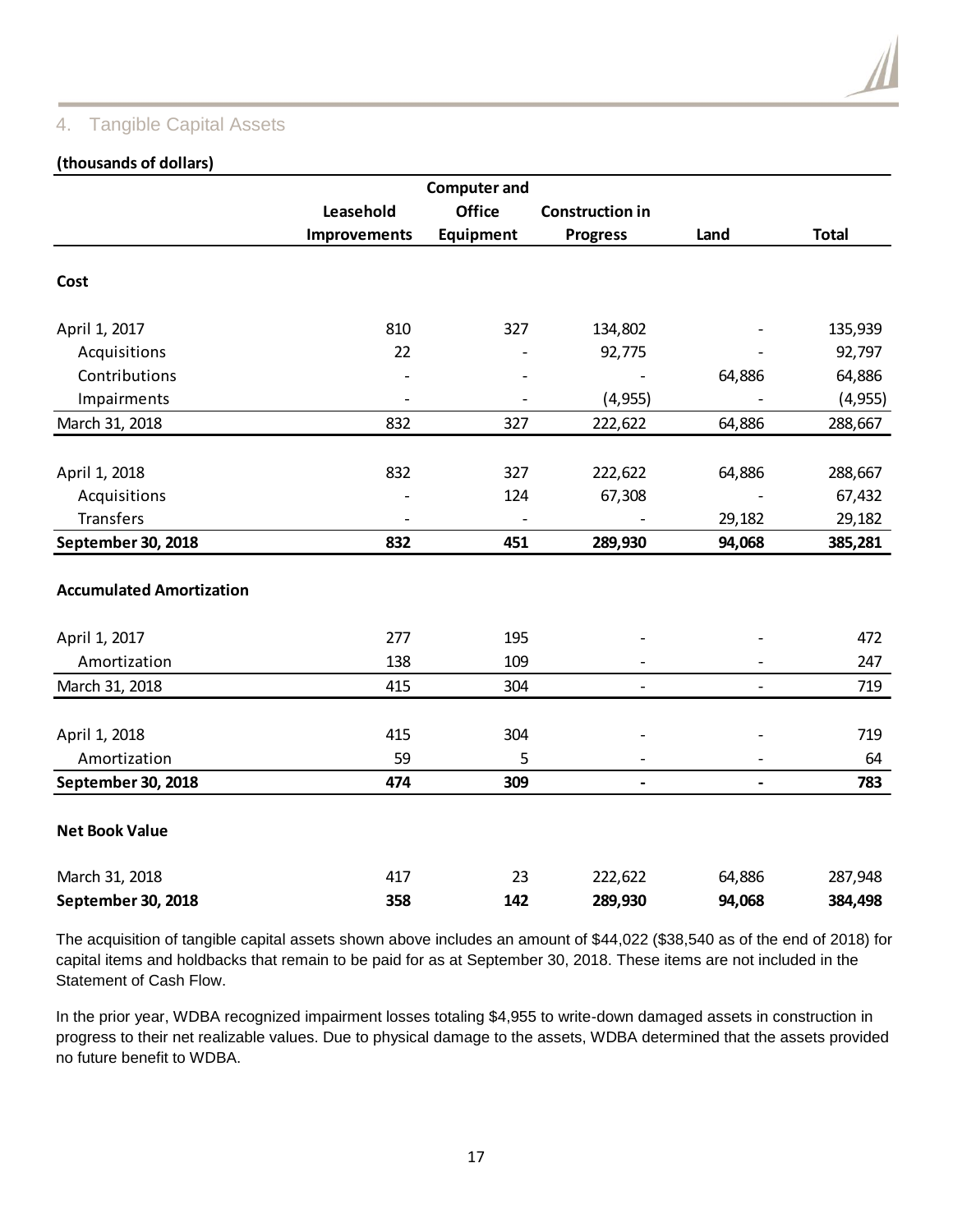# 5. Prepaid Expenses

### **(thousands of dollars)**

|                                            | Sept. 30, 2018 | March 31, 2018 |
|--------------------------------------------|----------------|----------------|
| Michigan Land Acquisitions                 | 69,747         | 75,388         |
| Michigan Land Acquisitions in Condemnation | 38,305         | 38,853         |
| Prepaid Insurance                          | 24,907         | 3,010          |
| Other                                      | 311            | 350            |
|                                            | 133,270        | 117,601        |

The Michigan Land acquisition is related to payments made to the State of Michigan to fund the purchase of land for the Gordie Howe International Bridge project that will be leased back to WDBA for the life of the bridge. Payments made to purchase land that will not be leased or licensed back to WDBA were expensed in Michigan Land (Note 9).

In the second quarter, WDBA signed a master lease with Michigan for properties in Michigan's possession, as a result \$29.2 million was transferred from prepaid expenses to tangible capital assets.

Where a property cannot otherwise be acquired through voluntary means, MDOT will acquire the property through the condemnation process. Michigan Land Acquisitions through Condemnation represent amounts related to properties in the condemnation process that will be leased back to WDBA by the State of Michigan. Once the court has awarded title of a property to MDOT the amount associated with that property is reclassified to Michigan Land acquisitions.

# 6. Holdback

WDBA temporarily retains an amount on the total due to contractors to ensure that the latter fulfills its obligations. The contracts call for WDBA to pay holdbacks upon substantial completion of the individual contracts.

# 7. Contingencies

In the normal course of its activities, WDBA is the claimant or defendant or is involved in certain pending claims or lawsuits. To the extent that a future event is likely to occur, and a reasonable estimate of the loss can be made, an estimated liability is accrued and an expense is recorded in the financial statements. It is the opinion of management that the settlement of such matters will not result in any material liabilities to WDBA for the quarter ended September 30, 2018.

# 8. Environmental Liability

WDBA recognizes a provision for environmental cleanup when all of the following conditions are satisfied: an environmental standard exists; the level of contamination has been determined to exceed the environmental standard; WDBA is directly responsible or accepts responsibility; it is expected that future economic benefits will be given up; and a reasonable estimate of the amount can be made at that time.

WDBA is responsible for the land required for the Gordie Howe International Bridge project. In Canada, this consists of land currently owned by the Government of Canada in Windsor, Ontario. The Michigan land required for the project is purchased by the State of Michigan; these purchases are funded by WDBA. It has been determined that certain parcels of land contain levels of contamination above acceptable environmental standards. WDBA expects that future economic benefits will be given up to remediate the contamination; remediation will be performed as part of the activities to prepare the site for the construction of the Gordie Howe International Bridge.

The contamination is the result of prior owners' use of the land. Studies commissioned by WDBA estimate that the remaining cost of remediation activities for the Canadian land to be \$1.4 million, (\$3.1 million for March 31, 2018), and